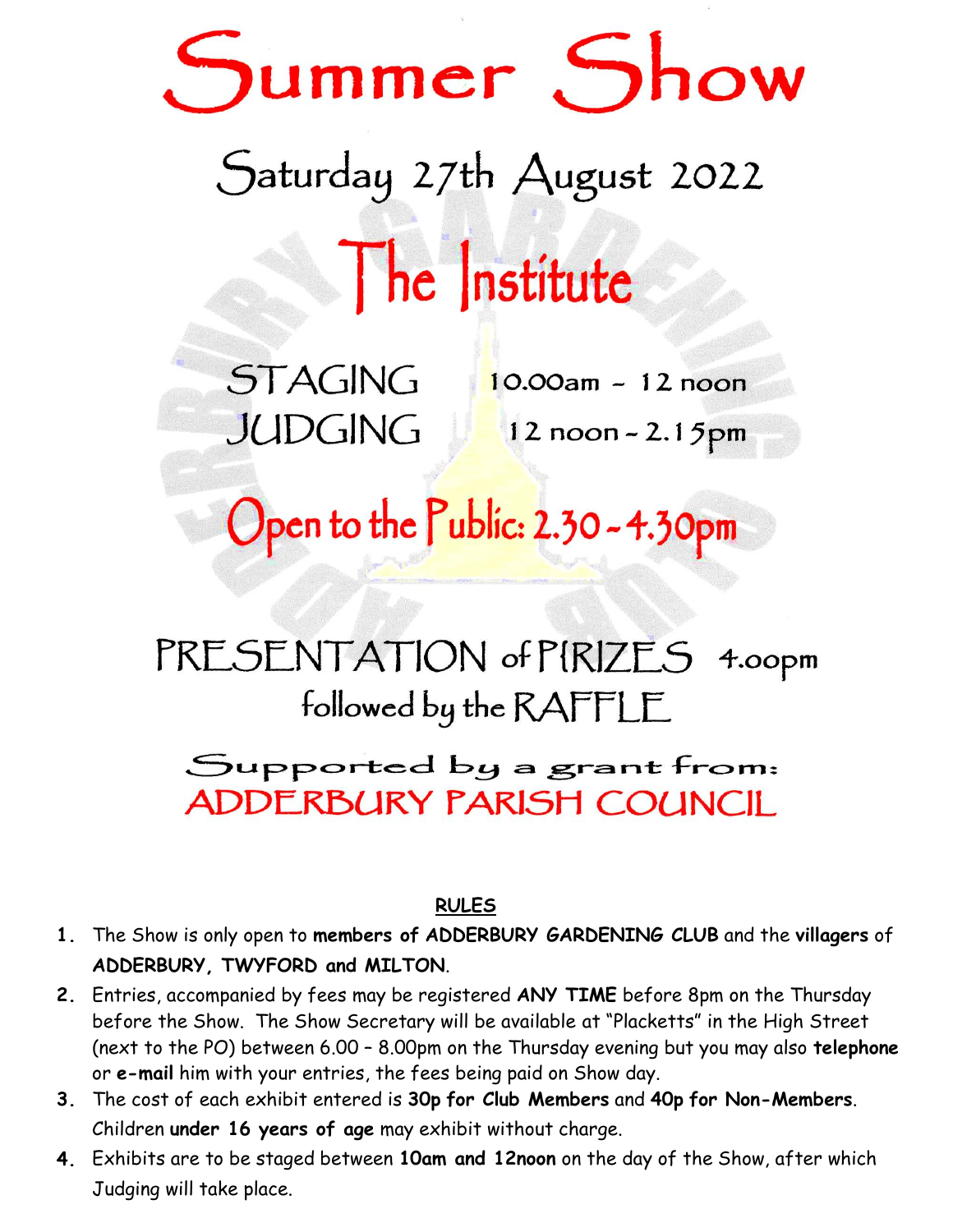- **5.4.** The Judges, whose decisions will be final, will award the Trophies and Certificates. Scoring;  $1^{st} = 5$  points,  $2^{nd} = 3$  points,  $3^{rd} = 1$  point. Points are DOUBLED for Class 1
- **6.** Exhibits will be on show to the public from **2.30 to 4.00pm** when the Trophies will be presented. Those exhibits not removed from the Institute by **4.15pm** will be sold or auctioned for the benefit of the Gardening Club.
- **7.** Trophies will be held by the winners for one year only and should be returned to the Show Secretary at "Placketts" on the Thursday prior to the following years Show.

#### **NOTES**

The Judges will be looking for:

**VEGETABLES and FRUIT:** Good condition, uniformity (for classes with more than one vegetable or fruit), size shape and colour.

**FLOWERS:** Form, freshness, condition of flower(s) and leaves, size and colour.

**PHOTOGRAPHS:** Must be no larger than **8" x 6"** (**20cm x 15cm**)

**CONFORMITY:** All vegetables and fruit, where appropriate, **must be displayed on plain white paper plates** – exhibitors to provide.

**CONTAINERS:** For all flower classes, exhibitors must provide their own vases/containers.

**STAGING:** Ensure your exhibit(s) are placed within the markers for the correct class.

#### **HINTS:**

**CARROTS:** Should be of the same diameter and length. Top foliage should be removed to leave **2inch (5cm)** of stem. Carrots with green shoulders should not be included.

**PARSNIPS:** As for carrots, but should include the entire root. i.e. including the whip.

**POTATOES:** Should be of equal size, clean and smooth. Avoid scrubbing and damaging the skin.

**SWEET CORN (MAIZE):** Should be shown with husks and silks and with not more than **1inch (2.5cm)** of shank left on.

**BEETROOT:** Should have a good clean root with no lighter rings when cut in half. Avoid scrubbing and damaging the skin. Top foliage should be removed to leave **1inch (2,5cm)** of stem.

**ONIONS:** Should have the neck turned down and bound with raffia. Remove loose outer layers and roots but do not skin.

**SHALLOTS:** Same as for onions. Exhibit on a plate of fine sand.

**RUNNER BEANS / FRENCH BEANS:** Equal in size, colour, straight and tender.

**COURGETTES:** Uniform in size, shape and colour – leave the flower on the end.

**TOMATOES:** Uniform in size, shape and colour – leave the stalks in place.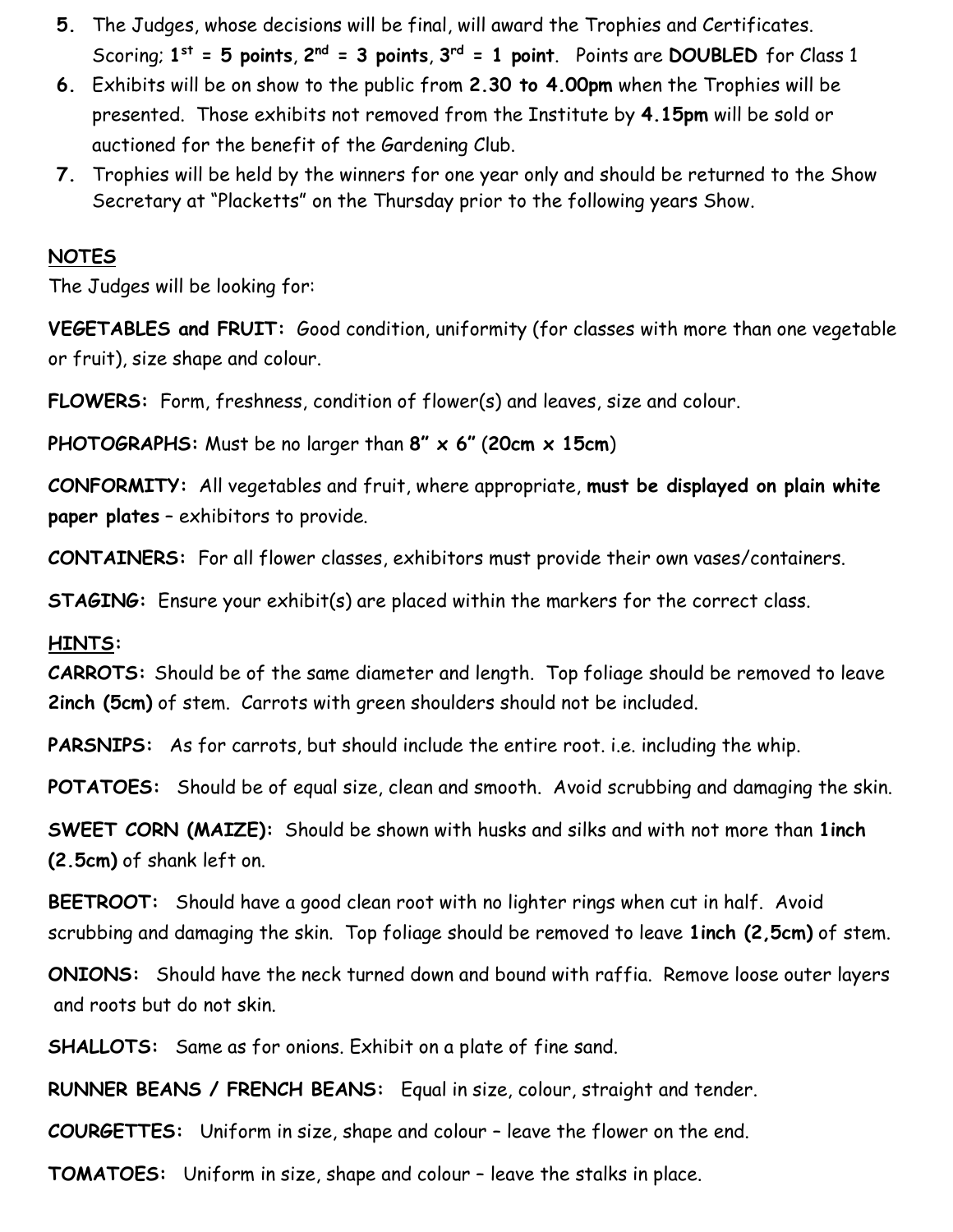**LEEKS:** Uniform in size, shape and colour. Wash roots and pull off lower leaves.

**LETTUCE / CABBAGE:** Should have a good heart, clean foliage and any old outer leaves removed.

**APPLES:** Should be of equal size and colour with no blemishes.

**STONE FRUIT:** Should be of equal size and colour. Leave bloom and stems on plumbs.

**FLOWERS:** In classes where only one bloom is required, remove all buds or small flowers from that stem.

#### **REMEMBER**

A good small one will beat a bad big one, but in most cases, a good big one will win!

#### **FINALLY**

Have a go! It's good fun and even if you have a limited selection, you could still win a first place for your exhibit.

#### **May we respectfully remind exhibitors that entries must be the work of the exhibitor. The exception being in Classes 39 to 41, where flowers may be purchased**

#### **SCHEDULE**

#### **SECTION "A" – VEGETABLES**

#### **CLASS**

| 1.  | Collection of 5 different vegetables | ONE of each from Classes 2 to 10 |
|-----|--------------------------------------|----------------------------------|
| 2.  | Potatoes, white                      | 4 (pure white)                   |
| 3.  | Potatoes, coloured                   | 4                                |
| 4.  | Onions (dressed)                     | 4                                |
| 5.  | Beetroot (trimmed)                   | 3                                |
| 6.  | Parsnips (trimmed)                   | 3                                |
| 7.  | Carrots (trimmed)                    | 3                                |
| 8.  | <b>Runner Beans</b>                  | 6                                |
| 9.  | French Beans                         | 6                                |
| 10. | Courgettes                           | 4                                |
| 11. | Collection of 3 different vegetables | NOT listed in Classes 2 to 10    |
| 12. | Pumpkin or Squash                    | 1 any variety                    |
| 13. | Tomatoes                             | 4                                |
| 14. | Tomatoes, Cherry                     | 6                                |
| 15. | A pair of Lettuce                    | 2 any variety                    |
| 16. | Salading                             | 3 different kinds                |
| 17. | Sweet Corn (Maize)                   | $1$ cob                          |
| 18. | <b>Heaviest Potato</b>               |                                  |
| 19. | Heaviest Onion (dressed)             |                                  |

**20.** Longest Runner Bean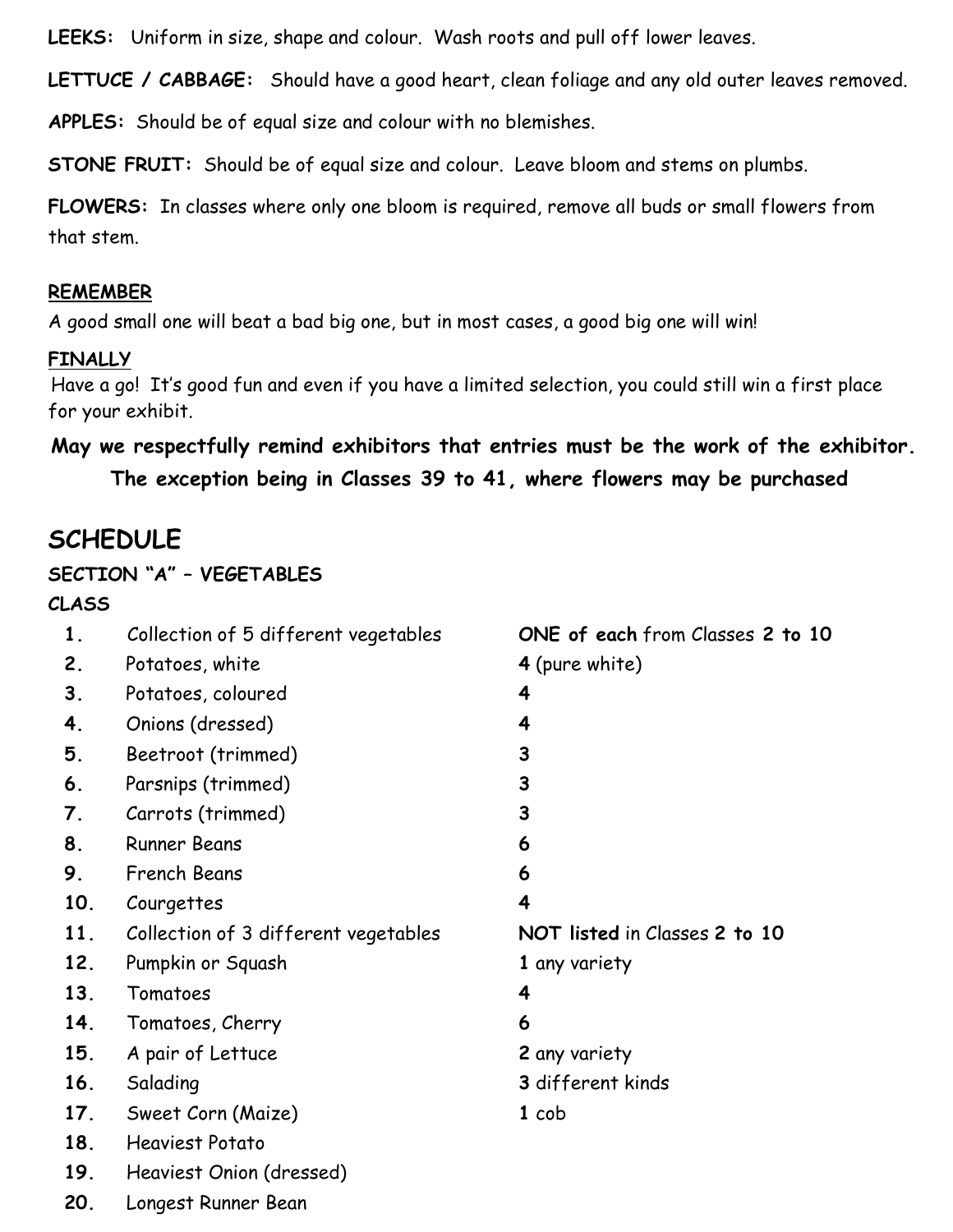#### **SECTION "B" – FRUIT**

|     | 21. Apples, dessert  | 3 |
|-----|----------------------|---|
|     | 22. Apples, culinary | 3 |
| 23. | Pears                | 3 |
| 24. | Blackberries         |   |
| 25. | Raspberries          |   |

- 26. A dish of soft fruit same or mixed
- 
- 
- 

10 - remove calyx and display point up **25.** Raspberries **10 –** remove calyx and display point up

#### **SECTION "C" – FLOWERS**

- 
- 
- 
- 
- 
- 
- **33. A Vase** of Perennials **NOT Shrubs 5** stems of any variety same or mixed
- 
- **35.** House or Greenhouse Plant Flowering
- **36.** House or Greenhouse Plant Foliage
- **37.** A Cactus or Succulent
- 

**27.** Dahlias **a** single specimen bloom of any variety **28.** Dahlias **3** blooms of any variety – same or mixed **29.** Roses **a** single specimen bloom of any variety **30.** Roses **3** blooms of any variety – same or mixed **31.** Gladiolus a single specimen bloom of any variety **32. A Vase** of Annuals **5** stems of any variety – same or mixed **34.** Sweet Peas **5** stems of any variety – same or mixed

**38.** Flowering Shrubs **3** stems same – **Not Roses**

#### **SECTION "D" – ARRANGEMENTS**

- 
- 
- 
- 

**39.** Miniature flower arrangement Not exceeding **5 inches (13cm)** overall **40.** Flower arrangement Not exceeding **18 inches (45cm)** overall **41.** Foliage arrangement Not exceeding **18 inches (45cm)** overall **42.** "Nosegay" of Herbs include a label naming each herb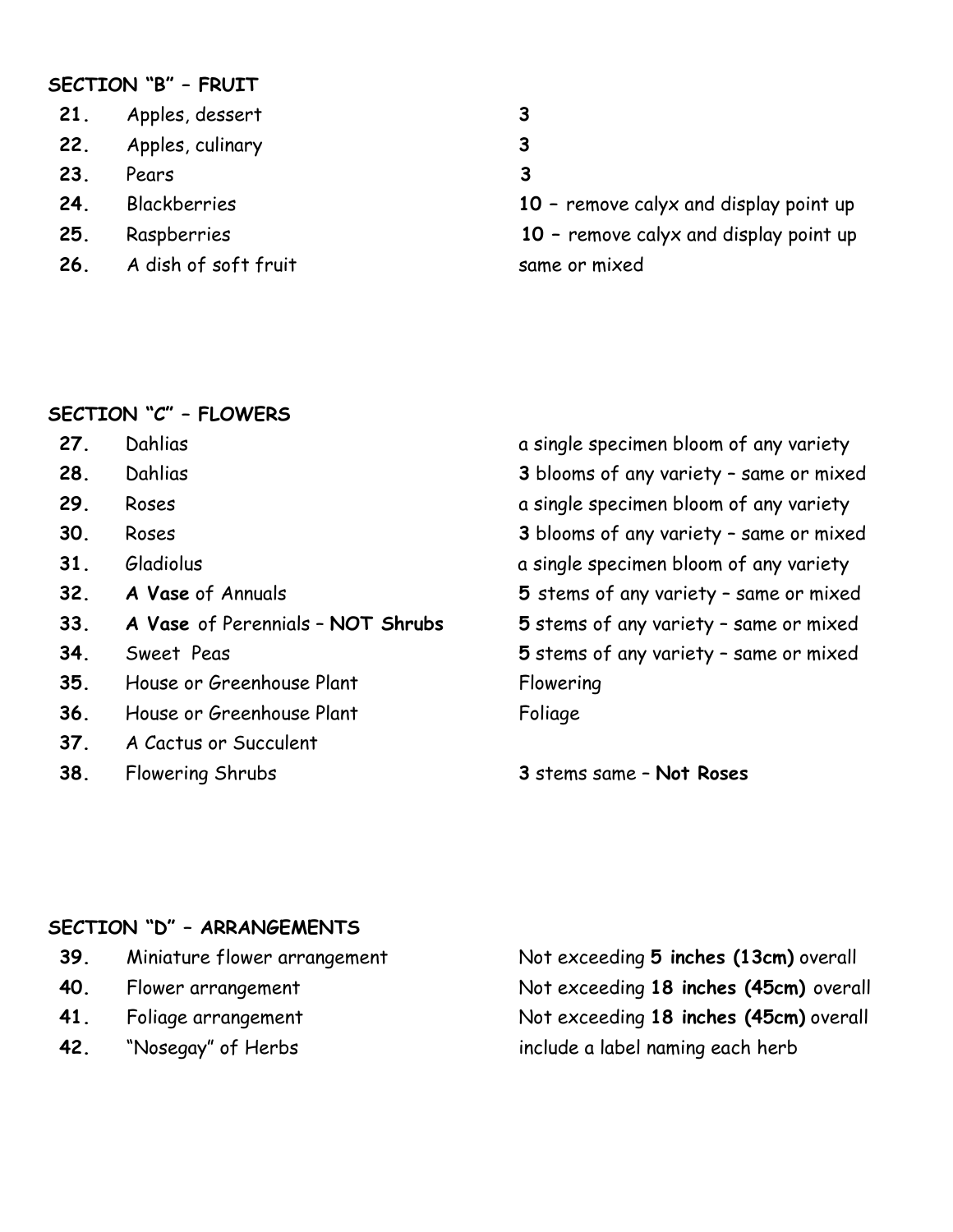|     | SECTION "E" - DOMESTIC    |                                       |
|-----|---------------------------|---------------------------------------|
| 43. | Pot of Marmalade          |                                       |
| 44. | Pot of Soft fruit Jam     |                                       |
| 45. | Pot of Lemon Curd         |                                       |
| 46. | Pot of Chutney            |                                       |
| 47. | Scones                    | 4 - sweet or savoury                  |
| 48. | A loaf of Bread           | hand made                             |
| 49. | A loaf of Bread           | made in a bread-maker                 |
| 50. | A Victoria Sponge         | 7 inch (18cm) tin                     |
| 51. | Muffins                   | 4 - any flavour                       |
| 52. | Chocolate Cake            | 7 inch (18cm) tin                     |
| 53. | Lemon Drizzle Cake        | 7 inch (18cm) tin                     |
| 54. | Coffee and Walnut Cake    | $2 \times 7$ inch (18cm) sandwich tin |
| 55. | <b>Chocolate Brownies</b> | $4 \times 2$ inch (5cm) squares       |
| 56. | Flapjack                  | $4 \times 2$ inch (5cm) squares       |
| 57. | A Quiche                  | 7 inch (18cm) flan tin                |
|     |                           |                                       |

**Exhibits in Classes 43 to 57 can be made to any recipe.**

**SECTION "F" – JUNIOR (under 16 years of age) - See** separate Schedule and Entry Forms **This does not prevent a Junior entering Classes in other Sections**

#### **SECTION "G" – GENERAL**

#### **CLASS**

- **58.** Photograph 1 A view of Adderbury
- **59.** Photograph 2 A Clematis

An exhibitor may enter **2 (two)** photographs in each class

**60.** A Potato grown in a bucket, or any container

*Plant a single seed potato in a container, bring it to the show. Its contents will be emptied and the potatoes weighed. The heaviest crop will be the winner.*

#### **SECTION "H" – EXHIBITION**

Any Hand Made object, Knitting, Crochet, Cross Stitch, Tapestry, Painting, Sculpture, Model, Photograph or any other item of interest, also any Flower, Plant, Shrub or Arrangement not in the Schedule and labelled a **NON-COMPETITIVE EXHIBIT**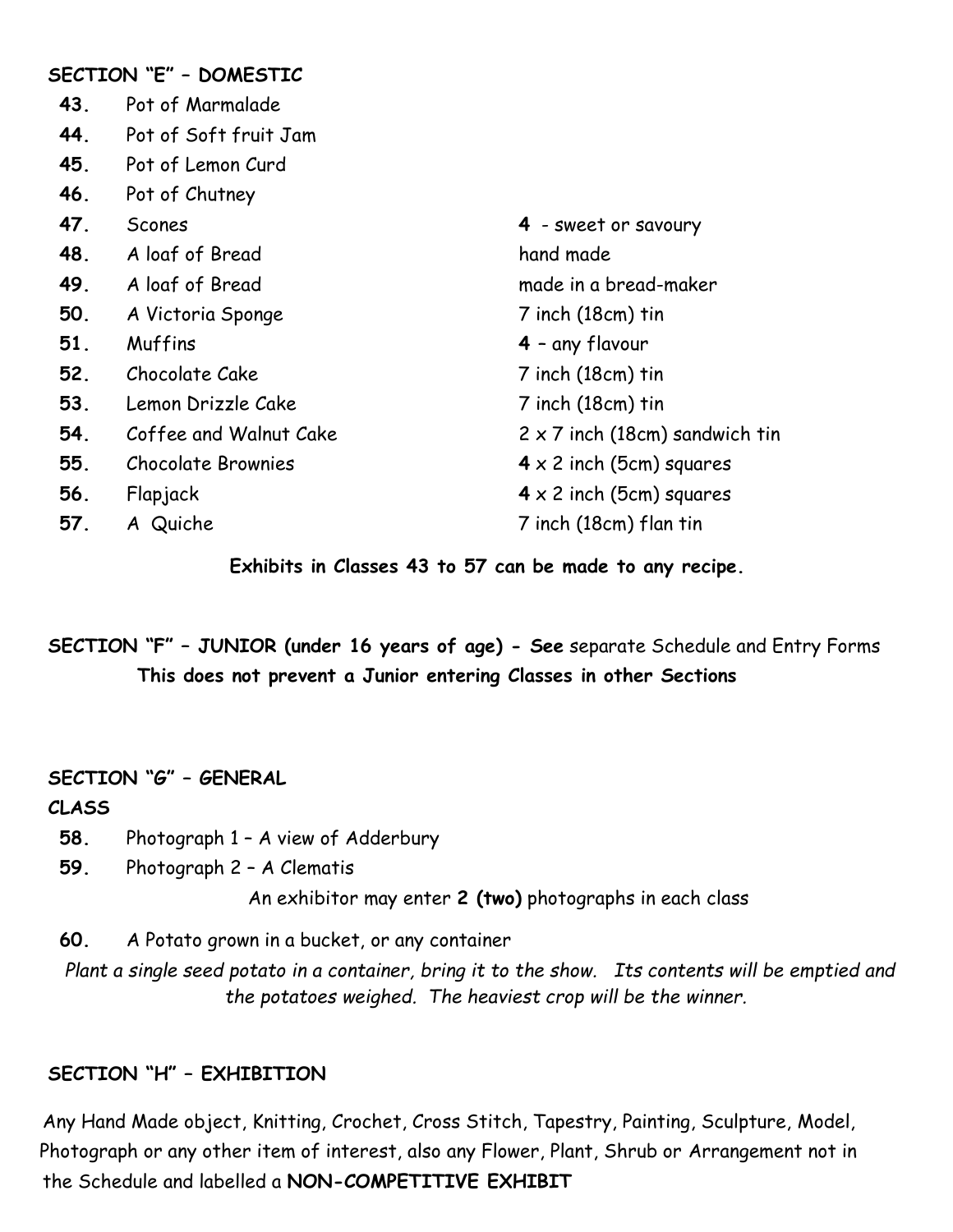| <b>NAME:</b> | ANNUAL SHOW - ENTRY FORM              |  | <b>MEMBER:</b> | YES / NO |                 |
|--------------|---------------------------------------|--|----------------|----------|-----------------|
| ADDRESS :    |                                       |  |                |          |                 |
| <b>FEES:</b> | For each Class entered the fees are:- |  | <b>MEMBER</b>  |          | 40 <sub>p</sub> |

**NON-MEMBER - 50p**

**This form should be accompanied by entry fees and may be received by the Show Secretary ANY TIME before 8.00pm on the 25 th August.**

**Telephone and e-mail contact is acceptable min67rod@sky.com – Fees to be paid on Show day**

To assist, the Show Secretary will be available at "Placketts" in the High Street (next to the PO) between **6.00 and 8.00pm** on **THURSDAY 25 th AUGUST** to register exhibits.

#### **Except for CLASSES 58 and 59 ONLY ONE ENTRY IN EACH CLASS PER EXHIBITOR is allowed.**

| <b>CLASS</b>            | <b>FEE</b> | <b>CLASS</b>            | <b>FEE</b> | <b>CLASS</b> | <b>FEE</b> | <b>CLASS</b> | <b>FEE</b> | <b>CLASS</b> | <b>FEE</b> |
|-------------------------|------------|-------------------------|------------|--------------|------------|--------------|------------|--------------|------------|
| $\mathbf{1}$            |            | 14                      |            | 27           |            | 40           |            | 53           |            |
| $\overline{2}$          |            | 15                      |            | 28           |            | 41           |            | 54           |            |
| $\mathbf{3}$            |            | 16                      |            | 29           |            | 42           |            | 55           |            |
| $\overline{\mathbf{4}}$ |            | 17                      |            | 30           |            | 43           |            | 56           |            |
| 5                       |            | 18                      |            | 31           |            | 44           |            | 57           |            |
| $\boldsymbol{6}$        |            | 19                      |            | 32           |            | 45           |            | 58           |            |
| $\overline{7}$          |            | 20                      |            | 33           |            | 46           |            | 59           |            |
| 8                       |            | 21                      |            | 34           |            | 47           |            | 60           |            |
| 9                       |            | 22                      |            | 35           |            | 48           |            |              |            |
| 10                      |            | 23                      |            | 36           |            | 49           |            |              |            |
| 11                      |            | 24                      |            | 37           |            | 50           |            |              |            |
| 12                      |            | 25                      |            | 38           |            | 51           |            |              |            |
| 13                      |            | 26                      |            | 39           |            | 52           |            |              |            |
|                         |            | Total Classes entered = |            |              |            | @ 40 / 50p = |            |              |            |

*All exhibits NOT claimed by 4.15pm on the day of the Show will be sold or auctioned for the benefit of Adderbury Gardening Club.*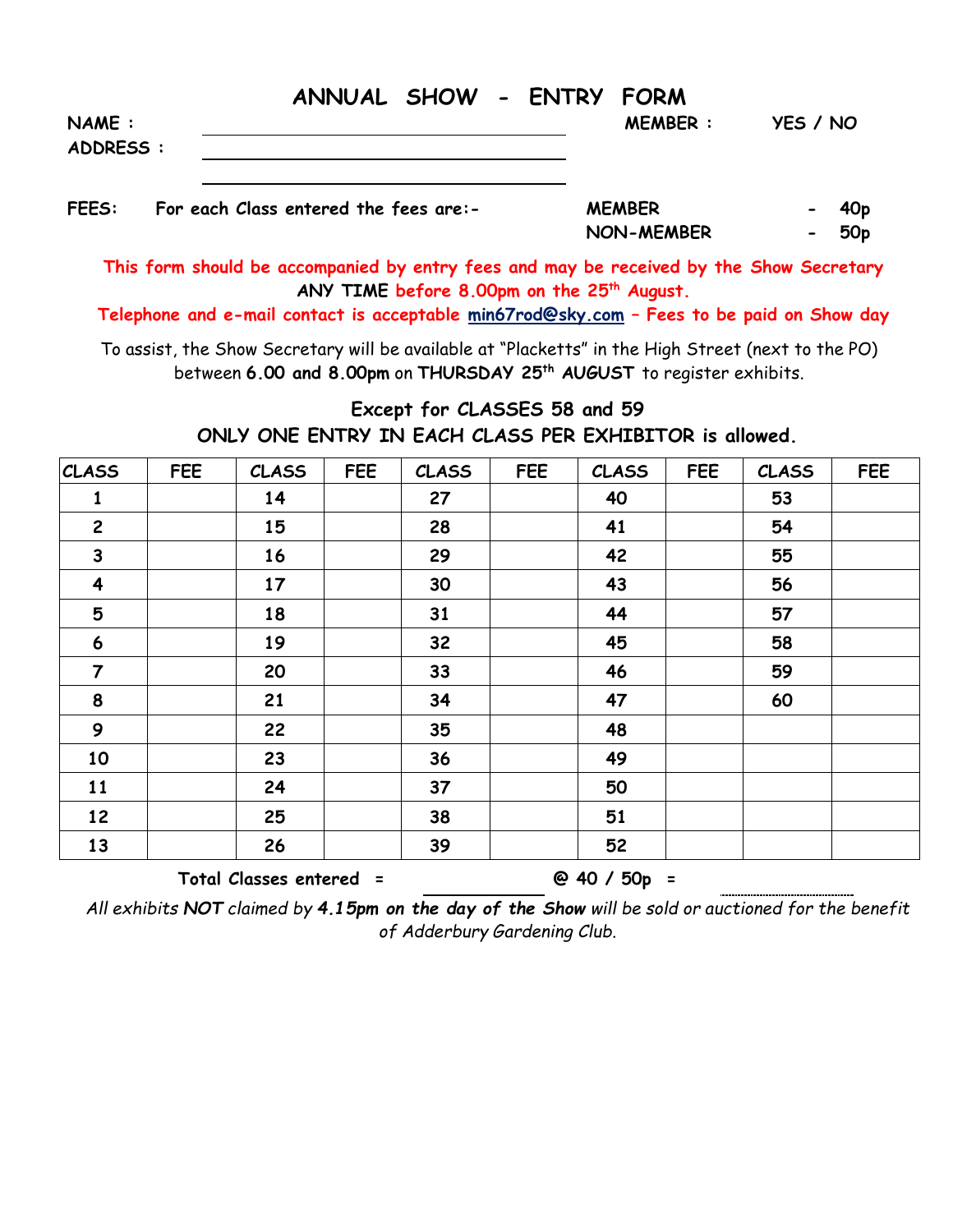### **JUNIOR SCHEDULE –** for persons under the age of 16

#### **CLASS**

| J1                      | Flower arrangement in an Egg Cup                                                       | Not exceeding 13cm (5") overall                                                                        |
|-------------------------|----------------------------------------------------------------------------------------|--------------------------------------------------------------------------------------------------------|
| $\mathbf{J2}$           | A flower pot of growing Radishes                                                       | maximum pot size 10cm (4")                                                                             |
| $\overline{\mathbf{J}}$ | A decoupage picture of HM The Queen                                                    | any subject, any medium. Maximum size                                                                  |
|                         | celebrating the 70 years of her reign                                                  | an A4 sheet $21cm \times 30cm (8.5'' \times 12'')$                                                     |
| J4                      | A model of a Garden Shed and contents                                                  | maximum size 15cm $\times$ 15cm (6" $\times$ 6")                                                       |
| $\overline{\mathbf{J}}$ | Decorated Egg                                                                          | hard boiled - Please!                                                                                  |
|                         |                                                                                        | or if you wish any egg shaped object.                                                                  |
| J6                      | A front page for next year's Junior Schedule<br>(the blank cover attached can be used) | maximum size an $A4$ sheet - 21cm $\times$ 30cm<br>$(8.5" \times 12")$ . We will use the winning entry |
| $\mathbf{J7}$           | Decorated Fairy Cakes                                                                  | 4 - each may be decorated differently                                                                  |
| J8                      | Biscuits / Cookies                                                                     | $4 \times 7.5$ cm (3") dia. - any recipe                                                               |
| J9                      | Rice Krispy Cakes                                                                      | $4 \times 5$ cm (2") squares - any recipe                                                              |
| <b>J10</b>              | A photograph - "A Flower"                                                              | maximum size 20cm $\times$ 18cm (8" $\times$ 6")                                                       |
|                         |                                                                                        |                                                                                                        |

**Age of the exhibitor to be clearly marked on a label attached to the exhibit.**

#### **ANNUAL SHOW - ENTRY FORMS – JUNIORS**

**NAME : ADDRESS :**

#### **!!! JUNIORS - FREE !!!**

**This form should be received by the Show Secretary ANY TIME before 8.00pm on the 25 th August. Telephone and e-mail contact is acceptable [min67rod@sky.com.](mailto:min67rod@sky.com)**

To assist, the Show Secretary will be available at "Placketts" in the High Stree (next to the PO) between **6.00 and 8.00pm** on **THURSDAY 25 th AUGUST** to register exhibits.

**ONLY ONE ENTRY IN EACH CLASS PER EXHIBITOR**

| <b>CLASS</b>   | <b>ENTERED</b> |
|----------------|----------------|
| J1             |                |
| J2             |                |
| J3             |                |
| J <sub>4</sub> |                |
| J5             |                |
| J6             |                |
| J7             |                |
| J8             |                |
| J9             |                |
| <b>J10</b>     |                |

 **Total Classes entered = \_\_\_\_\_\_**